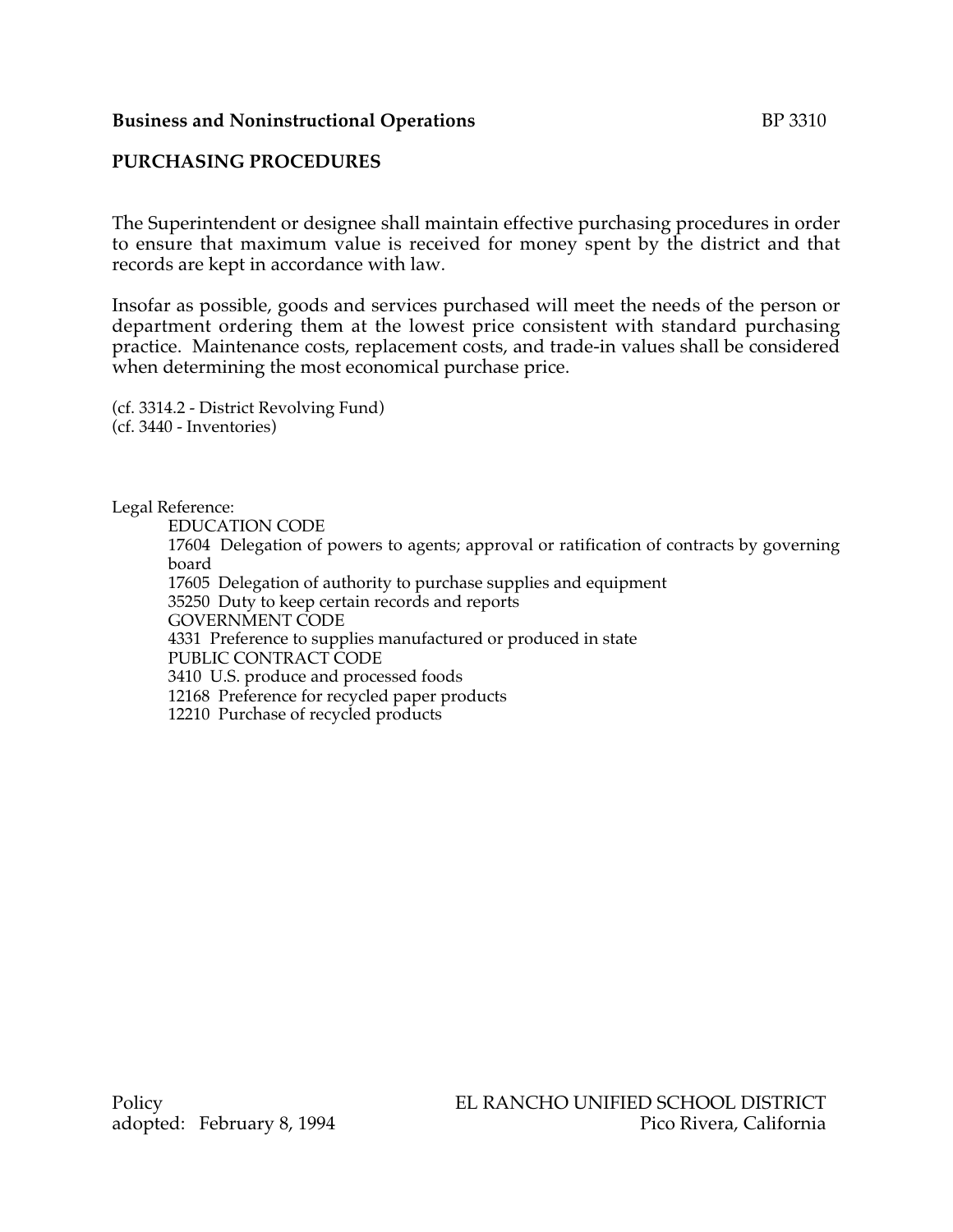## **Business and Noninstructional Operations** AR 3310 (a)

## **PURCHASING PROCEDURES**

## **Purchasing Requisitions/Purchase Orders**

- 1. Requisitions for budgeted items shall originate from personnel directly responsible for their use. All requisitions shall be given proper review for approval or disapproval by the appropriate administrative personnel.
- 2. Every transaction between a buyer and seller involving the transfer of property, equipment, or supplies shall be made by purchase order, formal contract or receipt.
- 3. Purchase orders and other purchase obligations shall be signed by the Superintendent or designee.
- 4. The business office or other appropriate administrative entity shall verify the availability of funds and prepare purchase order to commit the expenditures.

#### **Purchasing Guides**

The Governing Board supports the concepts set forth in the Purchasing Code of Ethics (California Association Public School Business Officials Handbook of Public School Purchasing, 1979):

- 1. To regard public service as a sacred trust, giving primary consideration to the interests of the school district by which we are employed.
- 2. To purchase without prejudice, seeking to obtain the maximum benefit for each tax dollar expended.
- 3. To avoid unfair and sharp practices.
- 4. To respect our obligation and to require that obligations to our school district be respected.
- 5. To accord vendor representatives the same courteous treatment we would like to receive.
- 6. To strive constantly for improvement of our purchasing methods and of the materials we buy.
- 7. To counsel and assist fellow purchasing officers in the performance of their duties.
- 8. To conduct ourselves with fairness and dignity, avoid any conflict of interest and to demand honesty and truth in buying and selling.